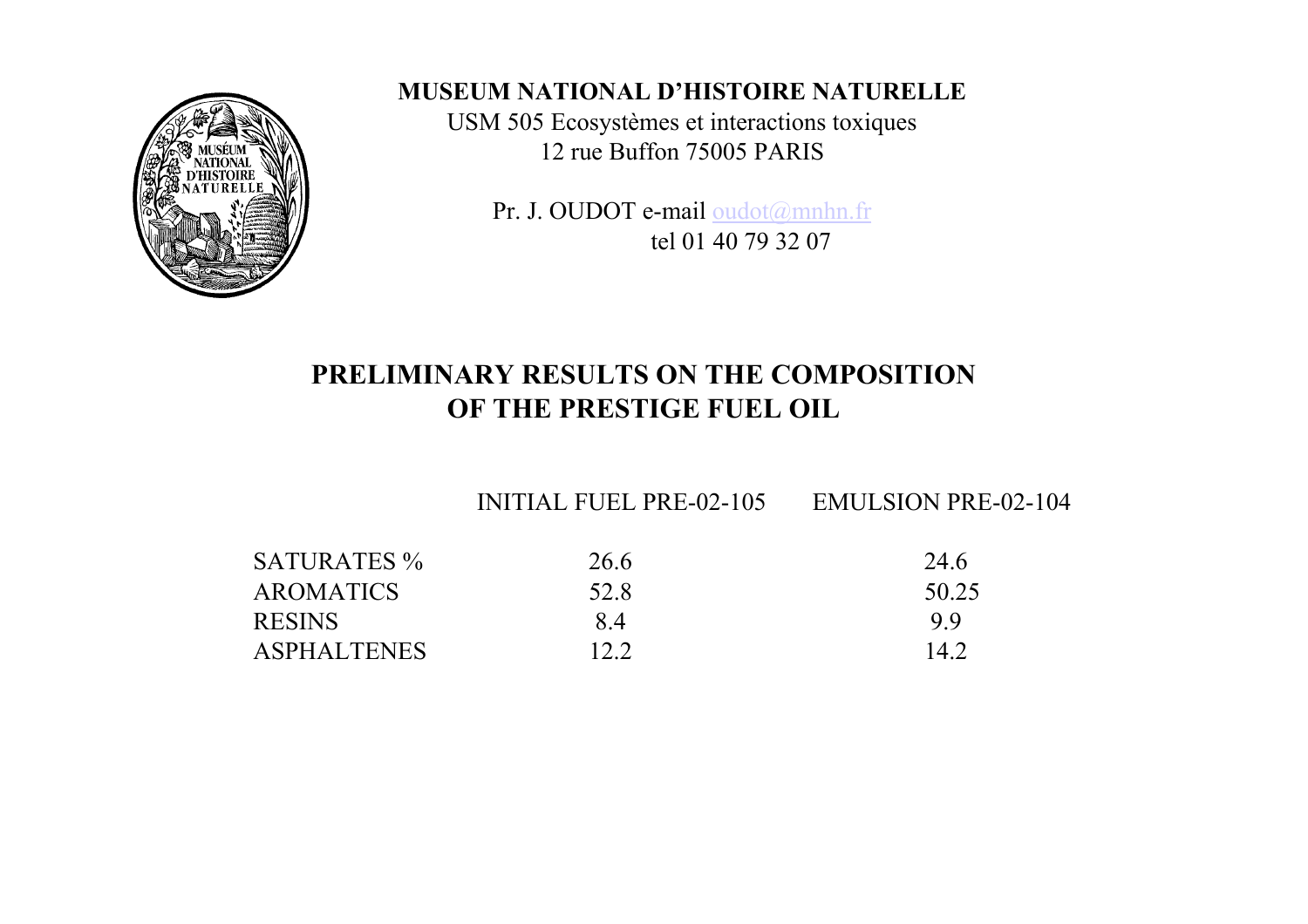#### **GC DATA**

| <b>Saturates fraction</b> | n-alkanes<br>iso-alkanes<br>$UCM*$<br>C17/pristance<br>$C18$ /phytane | $2.15\%$<br>2.68%<br>18.6%<br>1.65<br>1.69 |           |
|---------------------------|-----------------------------------------------------------------------|--------------------------------------------|-----------|
| <b>Aromatics fraction</b> | Total resolved peaks 3.14%<br><b>UCM</b>                              |                                            | $24.1\%$  |
| <b>Total GC</b>           | resolved peaks                                                        |                                            | 8%<br>43% |

*\*UCM unresolved complex mixture*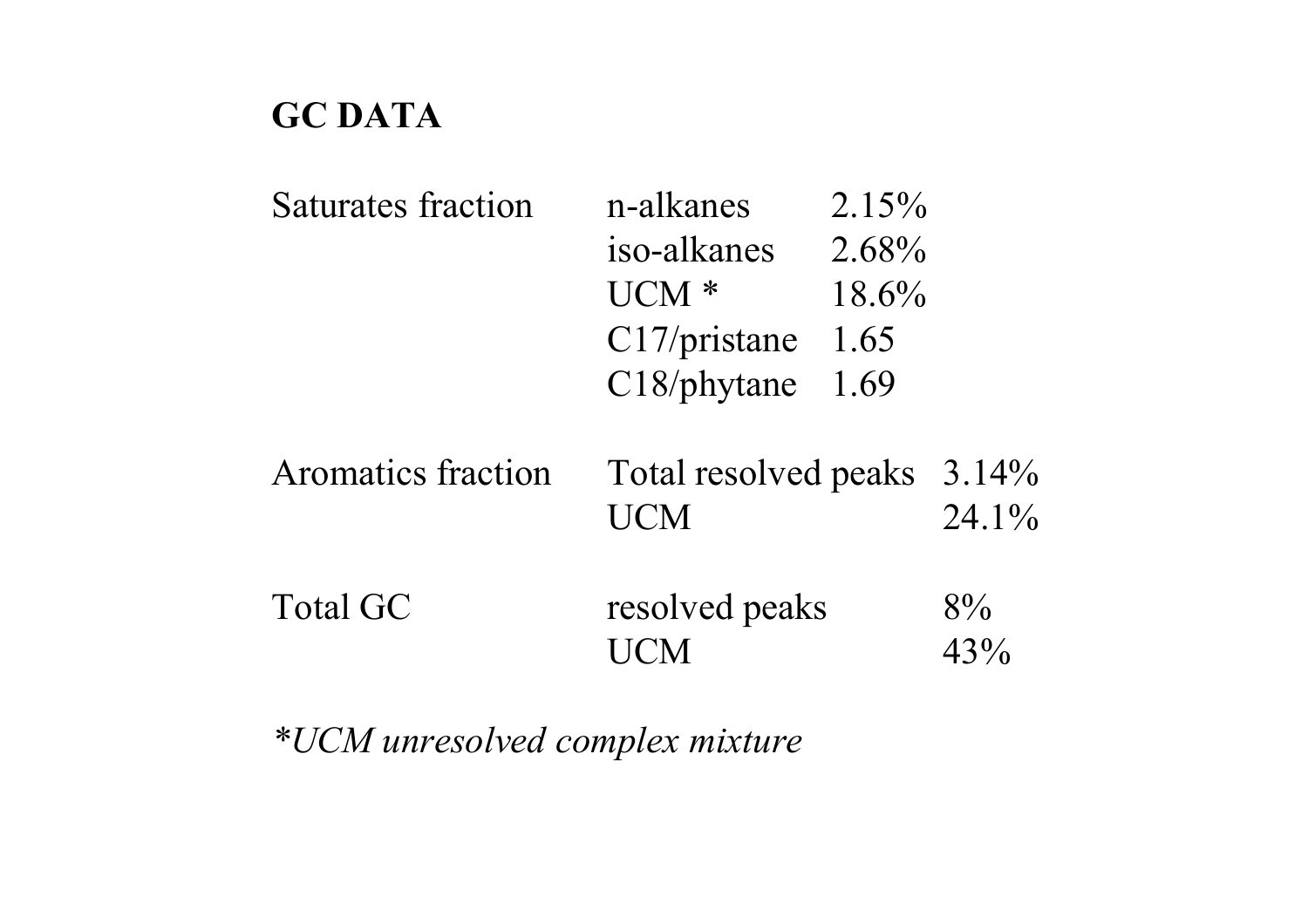#### **NOTES**

•The *PRESTIGE* fuel shows a bimodal distribution :

-a light-medium fraction C9-C16 similar to a gas oil fraction rich in aromatic HC (from alkylbenzenes to tetramethylnaphtalenes) -a medium-heavy distillation residue C17-C40+. The residue centered on C33 is heavier than the *ERIKA* residue centered on C26.

• The chemical composition of the emulsion collected after 15 days is exactly similar to the initial composition of the refinery product.

• The biodegradability of the fuel will probably be very low (less than 15 %, *Oudot : Comptes Rendus Acad Sci III, 323,945-950)* Bioremediation techniques will be largely inefficient.

• The potential toxicity of the fuel should not be evaluated on the only basis of the 16 EPA PAH content in the fuel (less than 0.1%). The fuel contains more than 3% GC-resolved alkylated PAH and total aromatic content is around 50%. Studies on the toxicity of the entire fuel (or similar) should be undertaken as a basis for reference data on this class of products.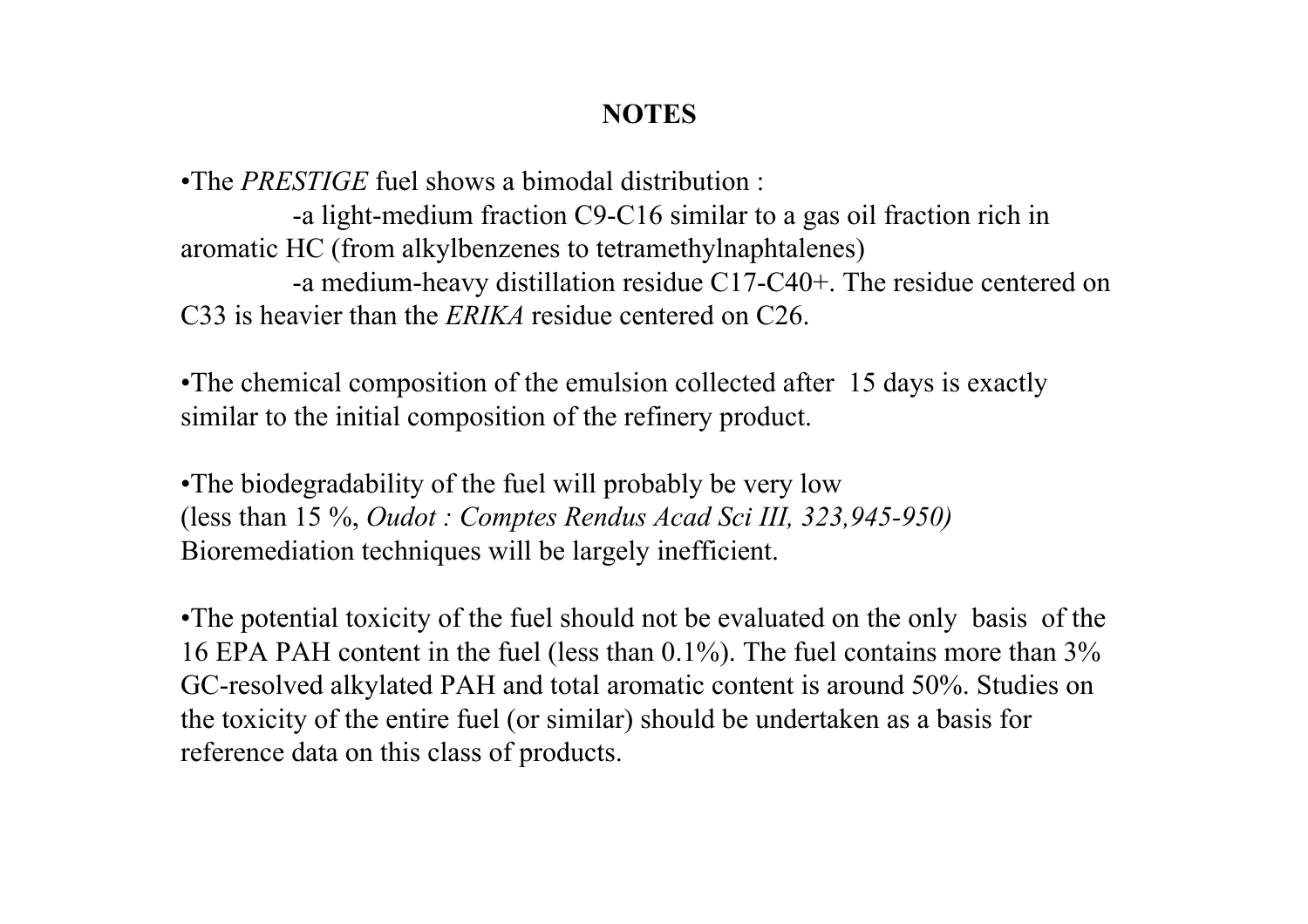#### **MNHN** 4/12/02 INITIAL FUEL OIL (total) PRE-02-105

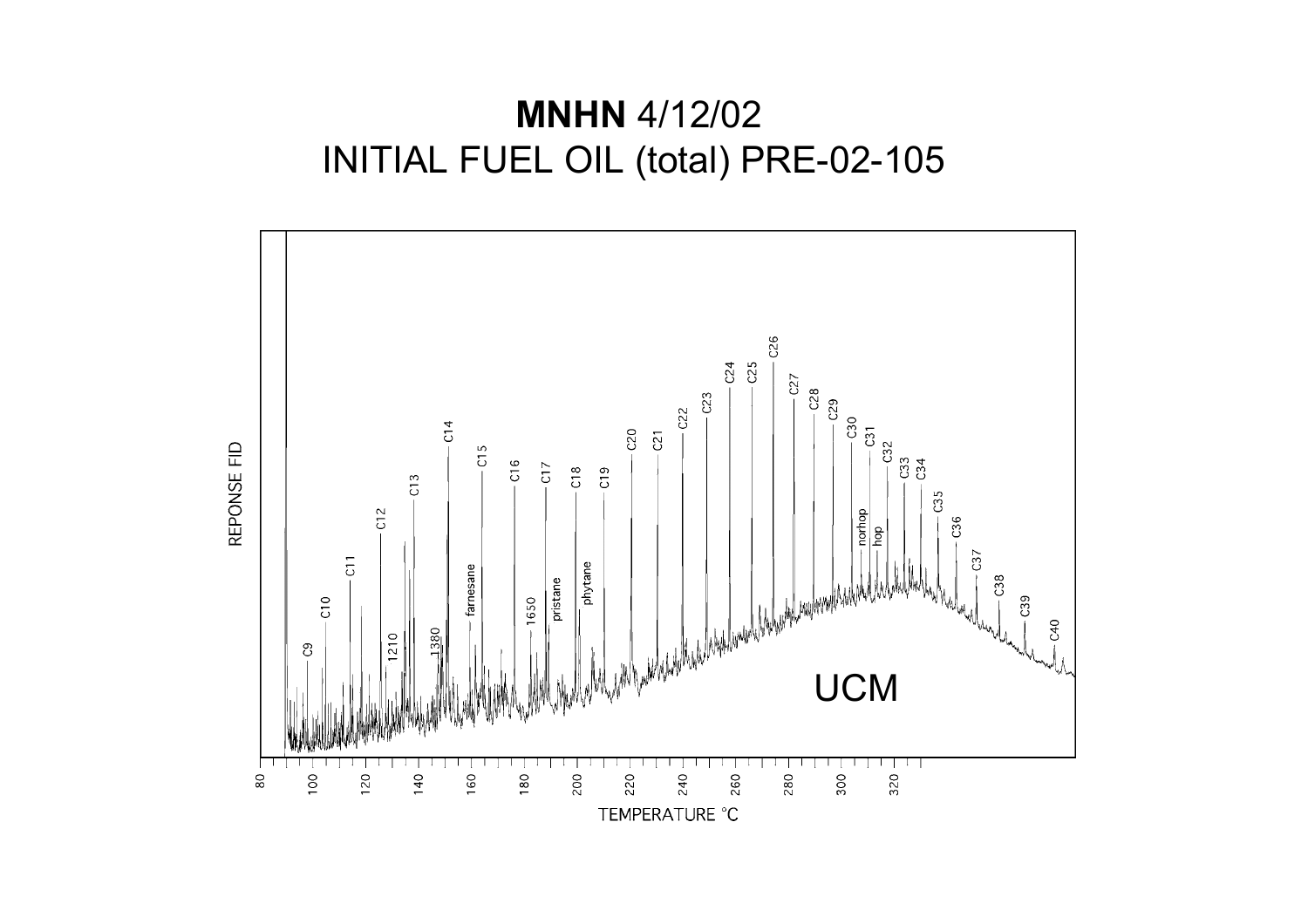# **MNHN** 4/12/02 EMULSION AILETTE PRE-02-104

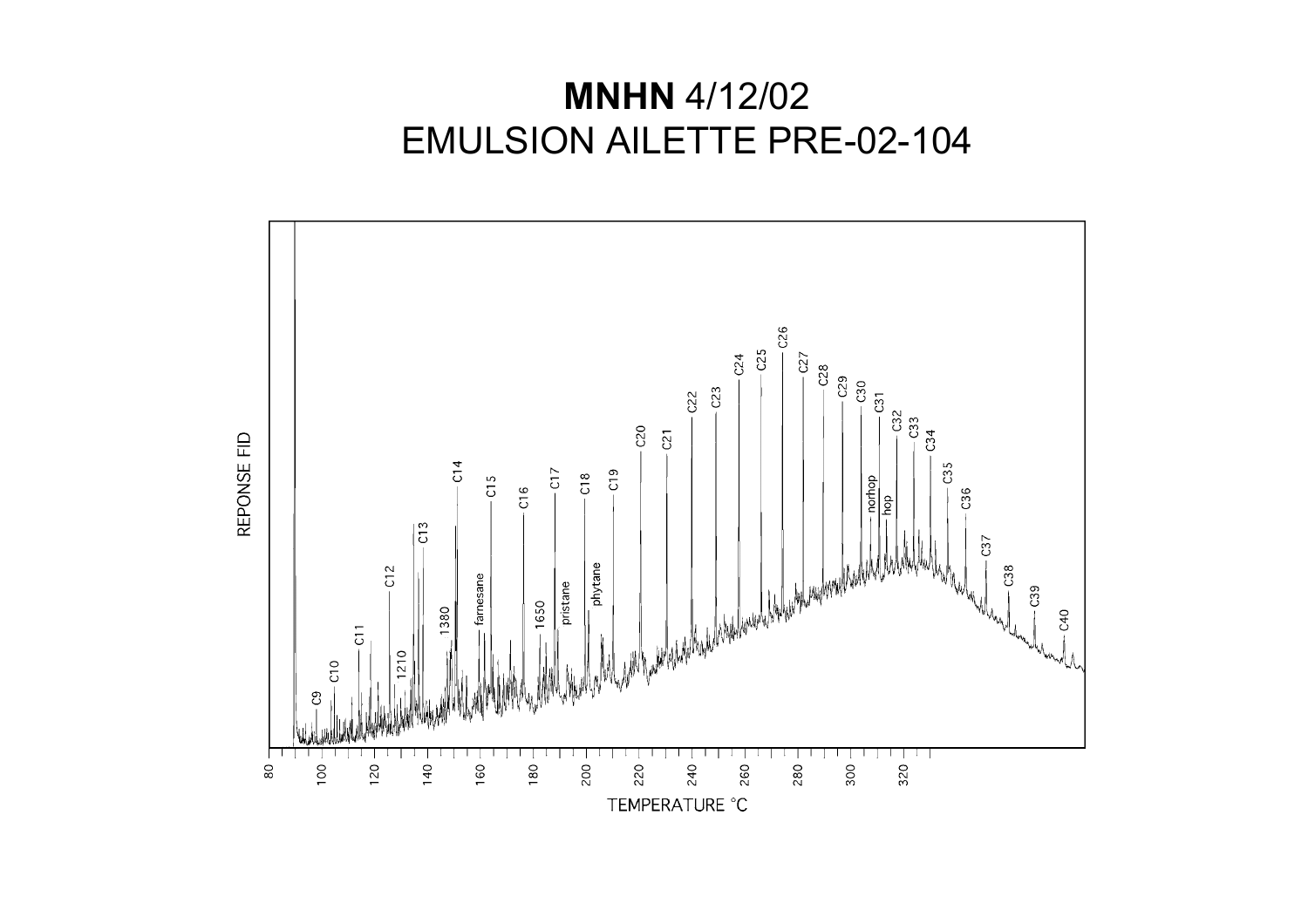# **MNHN** 4/12/02 INITIAL FUEL SATURATES PRE-02-105